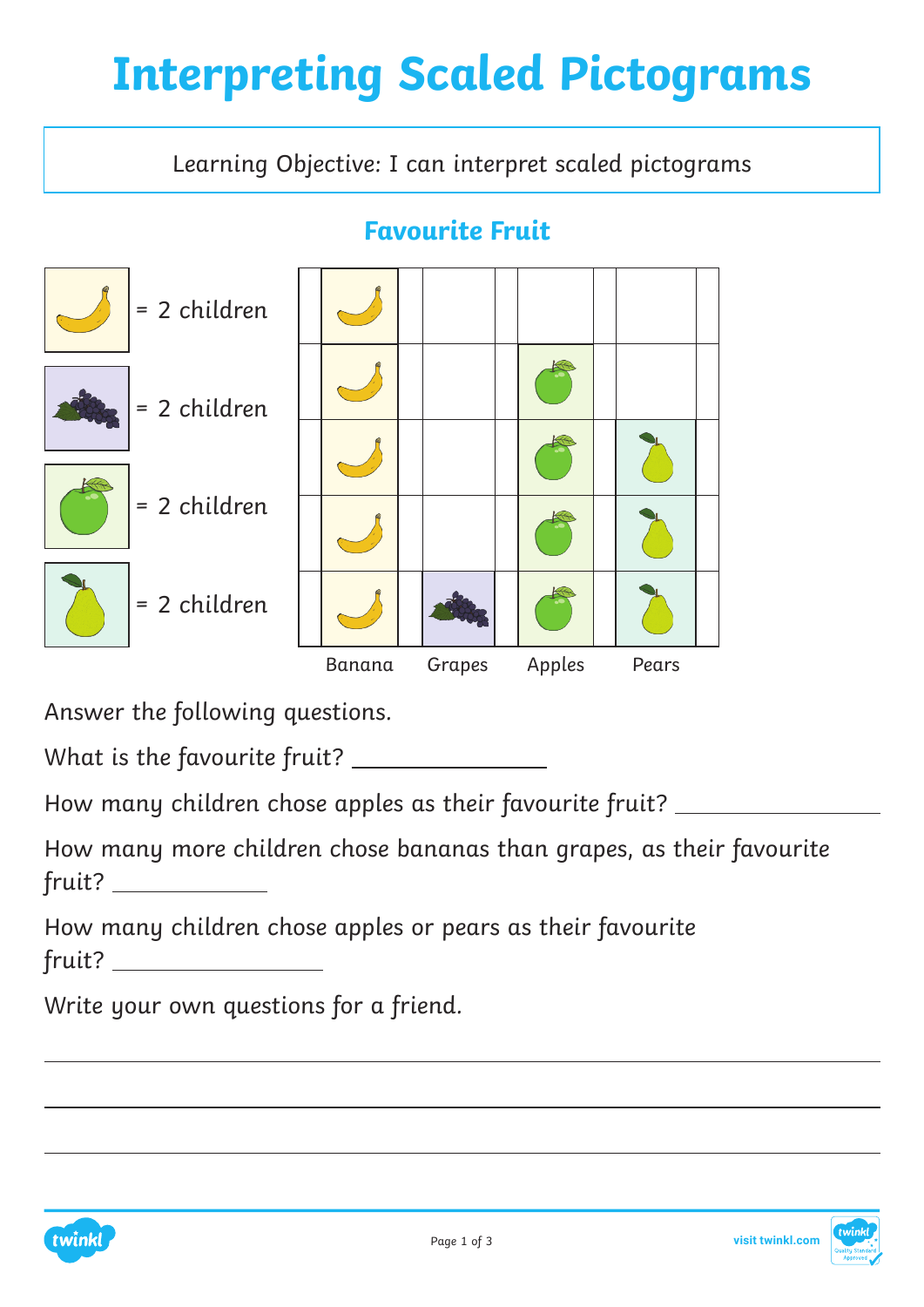# **Interpreting Scaled Pictograms**



Answer the following questions.

What is the least favourite colour?

How many children chose yellow as their favourite colour?

How many fewer children chose green than blue as their favourite colour?

How many children chose pink and red as their favourite colour?

Write your own questions for a friend.



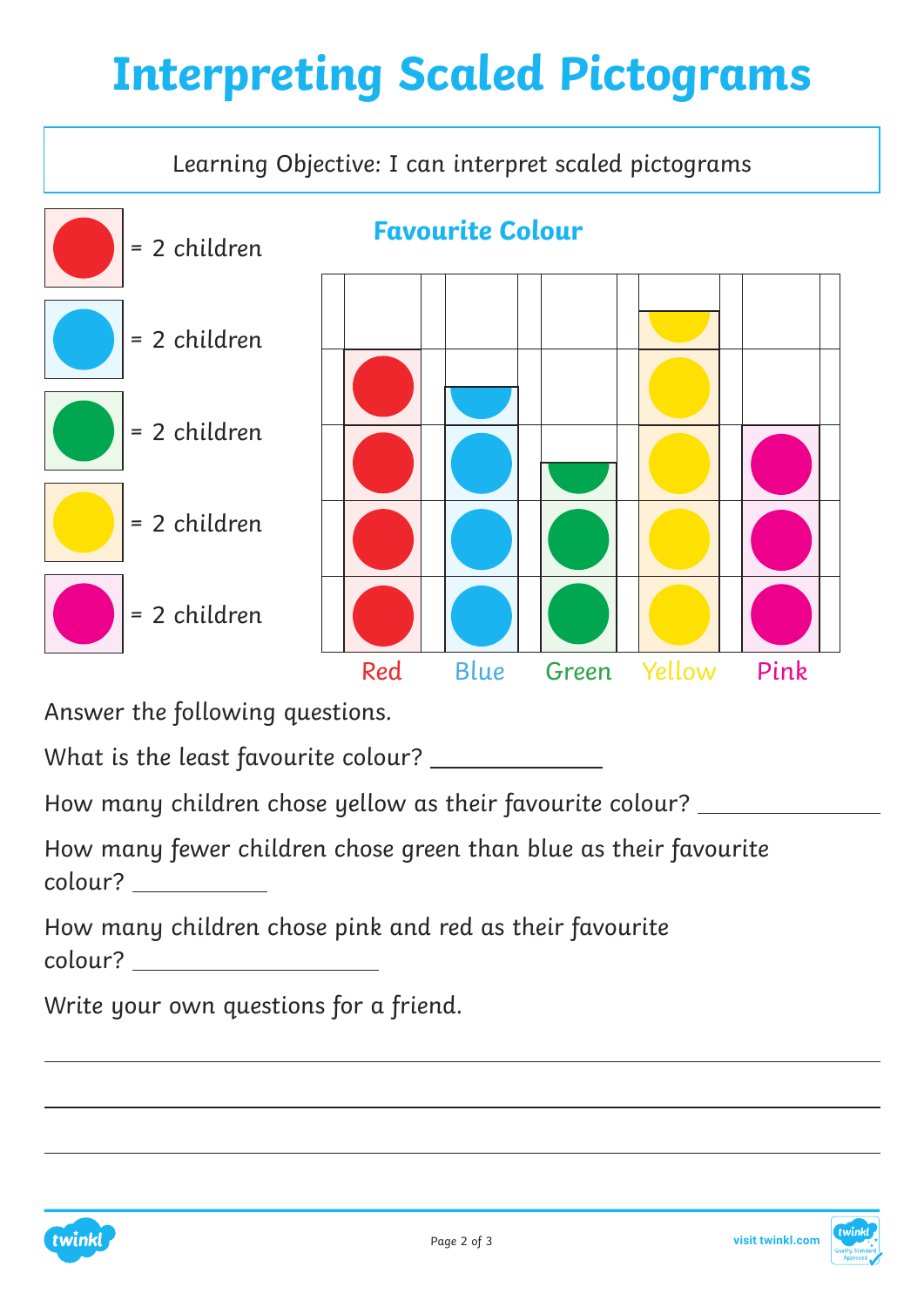# **Interpreting Scaled Pictograms**





twinkl